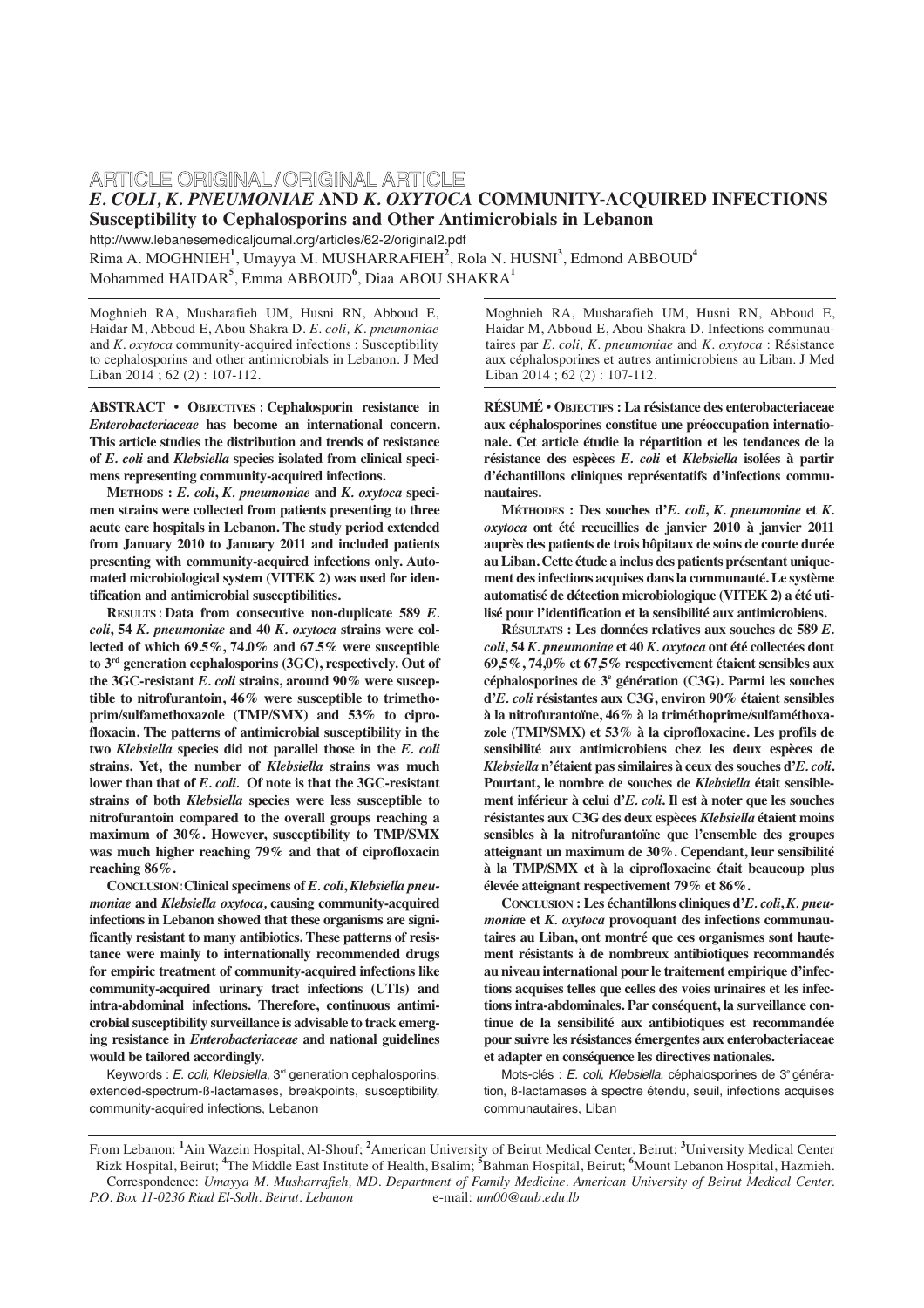#### INTRODUCTION

Infections with cephalosporin resistant *Enterobacteriaceae* are increasingly becoming serious impediments to successful empiric treatment of infections like urinary tract infections and intra-abdominal infections thus leading to increasing mortality [1]. Despite the fact that most studies on ß-lactam resistance have looked at extendedspectrum-ß-lactamases (ESBL)-producing *Enterobacteriaceae*, the 2010 European Committee on Antimicrobial Susceptibility Testing (EUCAST) emphasized that ESBL production reporting is not always clinically important.

It is enough to report susceptibility to  $3<sup>rd</sup>$  and  $4<sup>th</sup>$  generation cephalosporins (3GCs and 4GCs), according to updated breakpoints i.e. specifying only if the isolated organism is susceptible, intermediate or resistant. The recommended breakpoints for cefepime and ceftazidime are  $S \le 1$  mg/L and  $R > 8$  mg/L and thus the expert rules require no testing for ESBL in clinical specimens except for epidemiologic or infection control purposes [2].

In Lebanon, most studies have looked at ESBL-producing bacteria more than cephalosporin resistant bacteria. The current situation of ESBL in Lebanon can be summed up in an increase in the percentage of ESBLproducing strains in clinical specimens of *Escherichia coli* (*E. coli*) and *Klebsiella* species. In a study published by Araj *et al.* in 2008 [3], 250 clinically significant isolates of ESBL-producing *E. coli* (n = 150) and *K. pneumoniae* (n = 100) were recovered from different specimens submitted to the clinical microbiology laboratory of the American University of Beirut Medical Center. Results showed that 51% of the ESBL-producing *E. coli*  $(n = 150)$  were resistant to cefepime and 54% were resistant to ceftazidime. With respect to ESBL-producing *K. pneumoniae*, 53% of the isolates were resistant to cefepime and 82% were resistant to ceftazidime [3]. A study from Saint George University Hospital in Beirut showed that 2% of 4,299 *E. coli* isolates and 20% of 1,248 *K. pneumoniae* isolates collected between 1997 and 2001, produced ESBLs [4]. Recently, a study was conducted to look at ESBL-producing strains of *E. coli*, and *K. pneumoniae* isolated from both hospitalized and outpatients in a university hospital center in Beirut. This study, that extended over five years period from 2005 to 2009, revealed a significant increase in the percentage of ESBL-producing *E. coli* from 17.8% in 2005 to 30.4% in 2009. Similarly, the percentages of ESBL-producing *K. pneumoniae* increased significantly from 23.7% in 2005 to 31.8% in 2009 [5].

Beta-lactam antibiotics including 3GCs and 4GCs are frequently used to treat infections both in community and hospital settings in Lebanon. The European Antimicrobial Resistance Surveillance System described resistance of *E. coli* to 3GCs as the most dynamic expansion of multidrug-resistant pathogens in the entire region [6]. Although data in less than half of all European countries (14 of 33 countries) reported levels of resistance of *E. coli* and *Klebsiella* species to 3GC to be under 5% in 2008, the proportion of these resistant organisms to 3GC has increased in 19 European countries since 2004 [7-9].

With the background recommendations from the EU-CAST, we tackled *E. coli*, *K. pneumoniae* and *K. oxytoca* isolated from patients coming from the community. The aim of this study was to look at their distribution in clinical specimens, trends of susceptibility and co-susceptibility to ß-lactam, specifically, 3GC and 4GC, and non-ßlactam antibiotics in Lebanon. The current data obtained describes the antibiogram of the above stated organisms regarding ß-lactam and non-ß-lactam antibiotics that are recommended in international guidelines where these organisms are implicated in causing infections. Most similar studies in Lebanon looked at data either obtained from hospitalized patients or lumped up data including isolates from both the community and hospitals.

## MATERIALS AND METHODS

Data on all cases of *E. coli* and *Klebsiella* species infection, including those with *K. pneumoniae* and *K. oxytoca,* were collected from laboratory VITEK 2 machine results in three acute care hospitals in Lebanon: Ain Wazein Hospital in the Shouf district, Mount Lebanon Hospital and Bahman Hospital in suburbs of Beirut.

Specimens from patients presenting to the clinic or the emergency department were only included and were labeled as outside case or emergency department case respectively. All specimens coming from the hospital wards were excluded.

The automated microbiologic systems (VITEK 2 BioMerieu, Inc., Durham, NC) for identification and antimicrobial minimum inhibitory concentration (MIC) determination was used for testing the clinical specimens in all the three hospitals.

Quality control strain *Escherichia coli* ATCC 11775 was used periodically as a quality control strain to ensure proper performance of the VITEK 2 machine. Data on the *Klebsiella* and *E. coli* strains were collected from January 1, 2010, to January 1, 2011. Duplicate samples were excluded. Specimens collected included isolates from the urine, blood, sputum or deep tracheal aspirate, and wounds. Of these community-acquired strains, those that were resistant to 3GC independent of ESBL production were labeled as 3GC-resistant. In addition, strains that were ESBL-producers were selected and identified but this group was not the focus of our study.

The European Committee on Antimicrobial Susceptibility Testing (EUCAST) 2011 Breakpoints for different antimicrobials against *E. coli, K. pneumoniae* and *K. oxytoca* were used for interpretation of results as sensitive, intermediate or resistant.

Accordingly, these organisms are considered susceptible to cefepime, ceftazidime and ceftriaxone when the MIC 90 is  $\leq 1$  mg/L and resistant when MIC 90 is > 4 mg/L (cefepime and ceftazidime) and > 2 mg/L (ceftriaxone). Susceptibility to trimethoprim/sulfamethoxazole (TMP/SMX) and tobramycin is considered when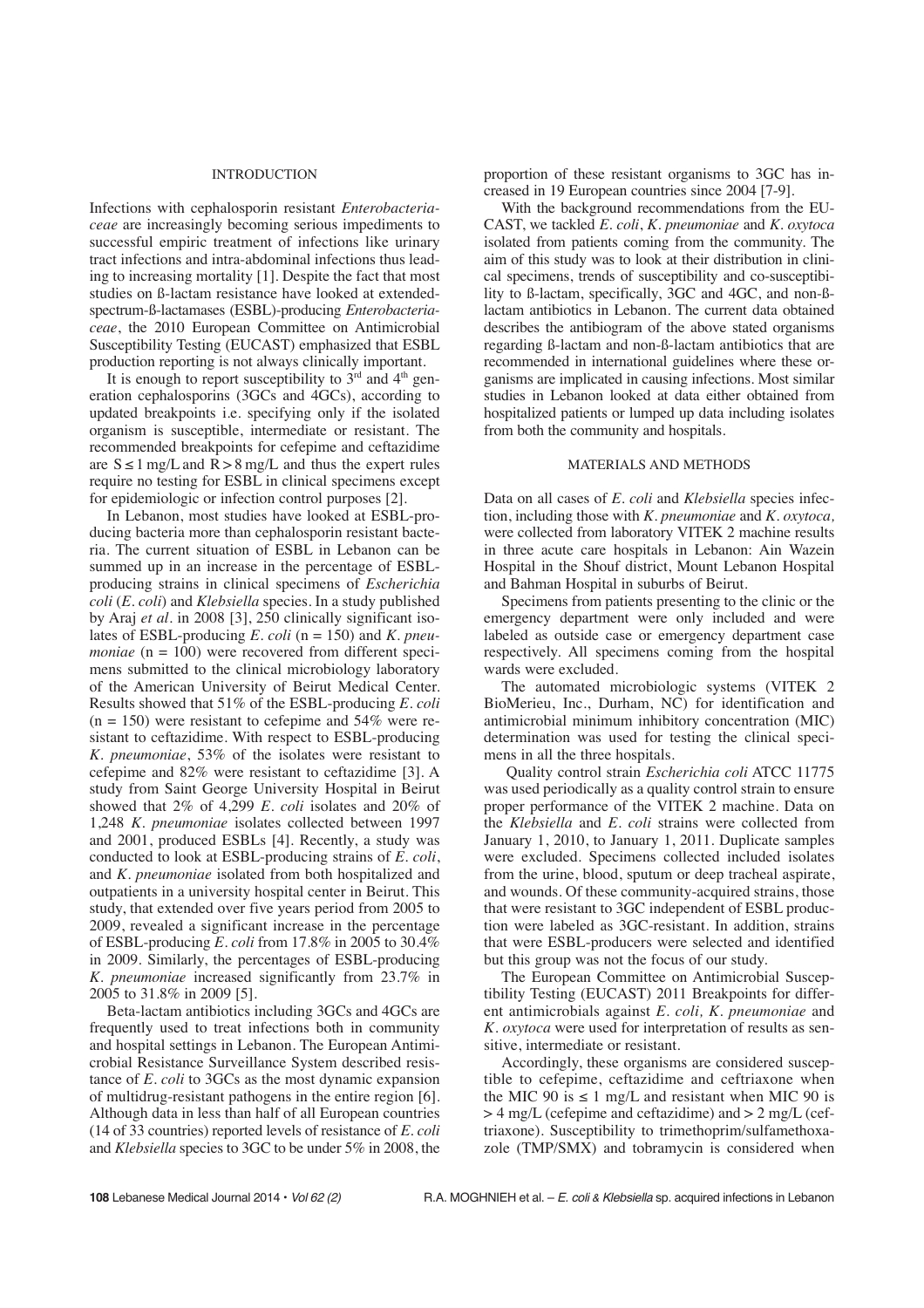MIC 90 is  $\leq 2$  mg/L. Susceptibility to nitrofurantoin, and ciprofloxacin are defined as MIC 90 is  $\leq 64$  mg/L and  $\leq$  0.5 mg/L respectively [10]. Susceptibility to imipenem was judged only by evaluating its MIC, and strains were considered susceptible if MIC was  $\leq 2$  mg/L.

The antibiotic cards used in the three hospitals did not include MIC to ertapenem or meropenem.

## RESULTS

The total number of consecutive non-duplicate strains of *E. coli, K. pneumoniae* and *K. oxytoca* was 682. *E. coli* represented 86.2% of the total sample i.e. 589 strains; whereas *Klebsiella* species represented 13.8% of the total sample (53 *K. pneumoniae* and 40 *K. oxytoca* strains), (Table I). Patterns of susceptibilities of the above stated organisms are shown in Table II.

Of the *E. coli* strains, 180 (30.5%) were 3GC-resistant. Most of totally collected *E. coli* strains (96.1%) and 3GCresistant *E. coli* strains, in particular, were obtained from urine specimens. Of the cephalosporin-resistant strains, two were obtained from skin specimens, and three from blood. All cephalosporin-resistant strains were susceptible to imipenem, and most of them (80%) were susceptible to piperacillin/tazobactam. Only one *E. coli* strain was resistant to imipenem; interestingly, it showed susceptibility to 3GC and 4GC.

Since the majority of the strains were of urinary origin (94.4%) (Table I), nitrofurantoin susceptibility was checked on most of them. The highest susceptibility rates were for nitrofurantoin in the total *E. coli* strains (90.3%) and the 3GC-resistant strains (91.6%). Amikacin also exhibited good activity against *E. coli* where 86.4% of strains were susceptible to it, as well as 52.8% of the 3GC-resistant *E. coli* strains.

In comparison, only 58.4% of all *E. coli* strains and 52.8% of 3GC-resistant strains showed susceptibility to ciprofloxacin. As to TMP/SMX, 47.3% of all total *E. coli* strains and 46.1% of 3GC-resistant strains were susceptible to it.

| <b>TABLE I</b>                                 |  |  |  |  |  |  |
|------------------------------------------------|--|--|--|--|--|--|
| DISTRIBUTION of E. COLI and KLEBSIELLA SPECIES |  |  |  |  |  |  |
| INFECTIONS in CLINICAL ISOLATES                |  |  |  |  |  |  |

| <b>Specimen</b>                    | <b>SPECIES</b> |               |            |       |  |  |  |  |
|------------------------------------|----------------|---------------|------------|-------|--|--|--|--|
| <b>Source</b>                      | E. coli        | K. pneumoniae | K. oxytoca | Total |  |  |  |  |
| <b>Urine</b>                       | 566            | 46            | 33         | 645   |  |  |  |  |
| DTA*/Sputum                        | 1              | 2             |            | 3     |  |  |  |  |
| <b>Wound</b>                       | 14             | 3             | 6          | 23    |  |  |  |  |
| <b>Blood</b>                       |                |               |            | 8     |  |  |  |  |
| <b>Miscellaneous</b>               |                |               |            | 3     |  |  |  |  |
| <b>TOTAL</b>                       | 589            | 53            | 40         | 682   |  |  |  |  |
| <b>DTA:</b> deep tracheal aspirate |                |               |            |       |  |  |  |  |

As for *Klebsiella* species, 74.1% *K. pneumoniae* strains ( $n = 40$ ) and 67.5% *K. oxytoca* strains ( $n = 27$ ) were susceptible to 3GC. The patterns of susceptibility for the cephalosporin resistant strains are shown in Table II. The patterns of antimicrobial susceptibility in these two species did not parallel those in the *E. coli* strains. Of note, is that the 3GC-resistant strains of both *Klebsiella* species were less susceptible to nitrofurantoin compared to the overall groups. The MIC of each strain was taken from the automated system results data. Authors independently based the interpretation of susceptibility or resistance on EUCAST Breakpoints as discussed before [10].

## DISCUSSION

The rates and sites of community-acquired *E. coli, K. pneumoniae* and *K. oxytoca* infections at three Lebanese hospitals were studied. The specimens collected were mainly from the urine, skin and soft tissue and bloodstream infections with predominance of urinary specimens. This was not surprising, as UTIs are among the most prevalent infections in the general population [11], and specimens for urine culture are easier to collect than

| DISTRIBUTION of ESCHERICHIA COLI, KLEBSIELLA, PNEUMONIAE and KLEBSIELLA OXYTOCA STRAINS<br>ACCORDING to SUSCEPTIBILITY to the STUDY ANTIBIOTICS and CEPHALOSPORINS |                                                |                                                  |                                        |                                           |                                                 |                                           |  |  |
|--------------------------------------------------------------------------------------------------------------------------------------------------------------------|------------------------------------------------|--------------------------------------------------|----------------------------------------|-------------------------------------------|-------------------------------------------------|-------------------------------------------|--|--|
|                                                                                                                                                                    | No. $(\mathcal{D}^*$ of <i>E. coli</i> strains |                                                  | No. (%)* of K. pneumoniae strains      |                                           | No. $(\%)^*$ of K. oxytoca strains              |                                           |  |  |
| Agent                                                                                                                                                              | Total<br>$(n = 589)$                           | 3GC <sup>▼</sup> Resistant<br>$30.5\%$ (n = 180) | Total<br>$(n = 53)$                    | <b>3GC Resistant</b><br>$25.9\%$ (n = 14) | <b>Total</b><br>$(n = 40)$                      | <b>3GC Resistant</b><br>$32.5\%$ (n = 13) |  |  |
| Cefepime                                                                                                                                                           | 429 (72.8)                                     | (66.6)<br>120                                    | 39 (72.2)                              | 12(85.7)                                  | 29 (72.5)                                       | 10(76.9)                                  |  |  |
| Nitrofurantoin                                                                                                                                                     | $532 (+90)$                                    | 165 (91.6)                                       | 32 (59.3)                              | (28.6)<br>4                               | 31 (77.5)                                       | 2(15.4)                                   |  |  |
| Imipenem                                                                                                                                                           | $588 \ (-99.8)$                                | (100)<br>180                                     | 52 (96.4)                              | 13(93.0)                                  | 26(90.0)                                        | 11(84.6)                                  |  |  |
| TMP/SMX <sup>©</sup>                                                                                                                                               | 279 (47.3)                                     | (46.1)<br>83                                     | 33(61.1)                               | (78.6)<br>11                              | 22 (55.0)                                       | 8(61.5)                                   |  |  |
| Tobramycin                                                                                                                                                         | $379 \ (-64)$                                  | 83 (46.1)                                        | 37 (68.5)                              | 13(93.0)                                  | 28(70.0)                                        | 11(84.6)                                  |  |  |
| Ciprofloxacin                                                                                                                                                      | 344 (58.4)                                     | (52.8)<br>95                                     | 36 (67)                                | (85.7)<br>12                              | (65.0)<br>26                                    | 9(69.2)                                   |  |  |
| Amikacin                                                                                                                                                           | 509 (86.4)                                     | (52.8)<br>95                                     | 43 (79.7)                              | 12(85.7)                                  | 40 (100.0)                                      | 13 (100.0)                                |  |  |
| Piperacillin/Tazobactam                                                                                                                                            | 459 $(-80)$                                    | (72.2)<br>130                                    | (63)<br>34                             | (78.6)<br>11                              | 23 (57.5)                                       |                                           |  |  |
| *Percentages were rounded to the nearest ten.                                                                                                                      |                                                |                                                  | ▼ 3GC: third generation cephalosporins |                                           | <b>* TMP/SMX: Trimethoprim/Sulfamethoxazole</b> |                                           |  |  |

**TABLE II**

R.A. MOGHNIEH et al. – E. coli & Klebsiella sp. acquired infections in Lebanon Lebanese Medical Journal 2014 • Vol 62 (2) **109**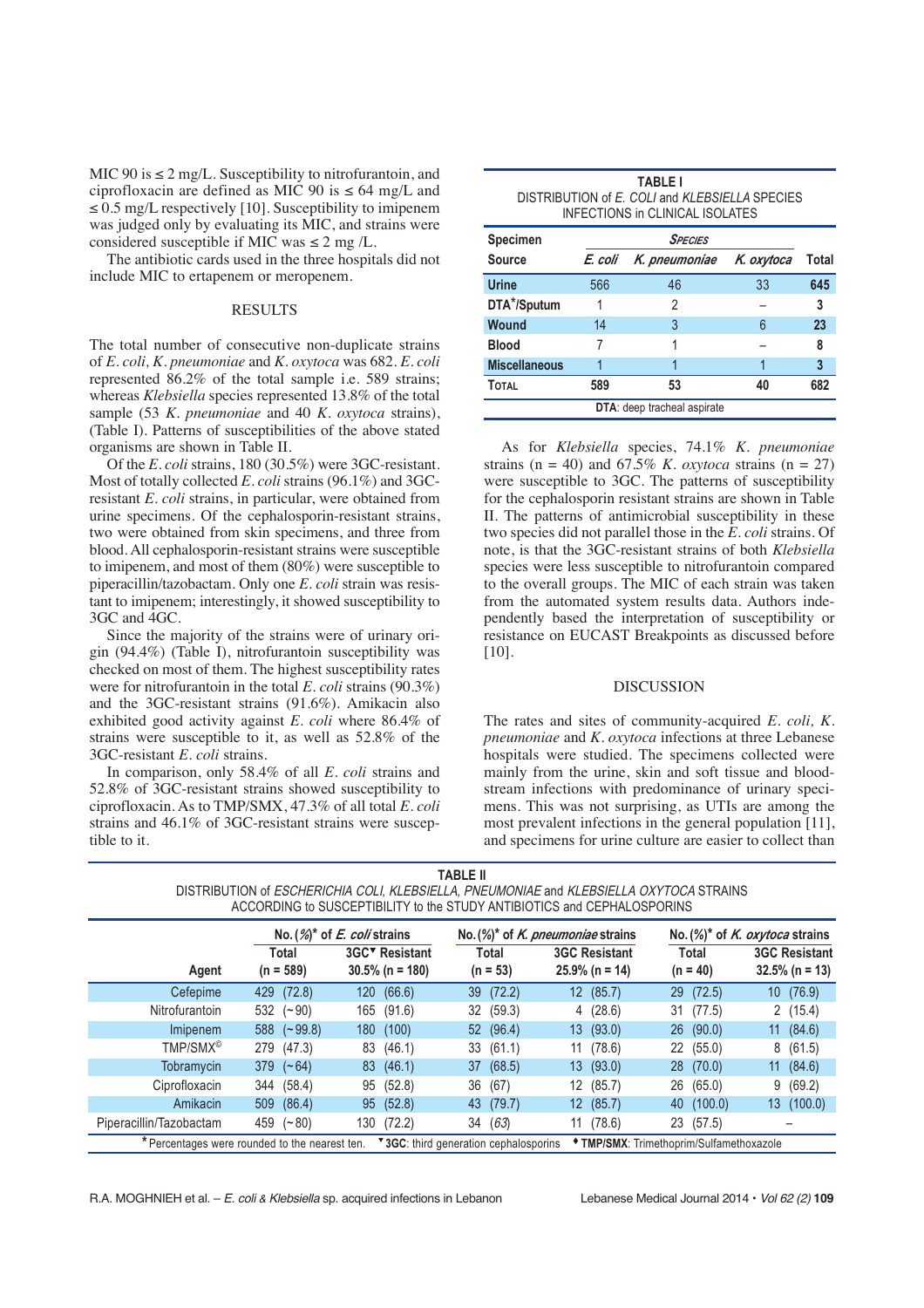sputum and blood cultures. Data was collected retrospectively from the VITEK 2 machine where no clinical chart reviews was done. This was a drawback in our study since we were not able to identify whether the blood isolates were secondary to primary infection or straight intravascular infection. In addition, the type of wound culture as well as that of skin infection were not classified for the reason stated above.

Among the community-acquired strains of *E. coli, K. pneumoniae* and *K. oxytoca*, the 3GC susceptibility was 69.5%, 74.0% and 67.5% respectively. Previous studies from Lebanon showed equally high rates of ESBL production in *E. coli* [4,12]. Our study differs from other local reports in three ways. First, the data in the latter studies was gathered from nosocomial and communityacquired infections all summed together. Second, most of the studies conducted so far are based on ESBL detection whereas our data is based on the susceptibility to 3GC as per antibiogram, regardless of the presence or absence of ESBL enzymes. This might underestimate the presence of ESBL enzymes since some strains can still be susceptible to 3GC despite the existence of a low-level production of ESBL enzymes [13-14]. Last, the current results are based on EUCAST breakpoints while most of the previous reports were based on CLSI (Clinical and Laboratory Standards Institute) breakpoints. In spite of these differences, recent results from a 10-year compilation of data (2001-2011) in a tertiary care center in Lebanon, showed similar 3GC-resistance of *E. coli*, between 67 and 76% [15].

These results raise a concern, as the resistance to 3GC in *E. coli* is not related to the origin of the specimen whether community- or hospital-acquired.

The high rates  $(\geq 20\%)$  of 3GC and fluoroquinolone resistance among *E. coli* and *Klebsiella* species in this study affect initial management decisions in treating these community-acquired infections. Extended-spectrum ßlactams and fluoroquinolones are among the first therapeutic options recommended in international guidelines for treatment of infections caused by these organisms [16].

The current data showed that 90% of total *E. coli* isolates and 92% of 3GC-resistant *E. coli* strains were susceptible to nitrofurantoin, rates that were higher than those in *K. pneumoniae* (59%) and *K. oxytoca* (77%) strains. This is in agreement with reports from Singapore showing a high susceptibility of *E. coli* to nitrofurantoin (94.7%) but lower susceptibility of *Klebsiella* species (37.9%) [17]. Similar susceptibility patterns of *E. coli* to nitrofurantoin and fosfomycin (95%) have also been also reported in Lebanon [18].

Despite the fact that nitrofurantoin may be an effective therapeutic option for uncomplicated UTIs, it is less advocated when *Klebsiella* infection is suspected and when susceptibility is not available. This is due to *Klebsiella* species being less sensitive to nitrofurantoin when compared to *E. coli* (58% and 98%) [15]. Also, for patients with complicated UTIs, nitrofurantoin cannot be

recommended because of its lower concentration in tissues and blood compared to urine [19].

Regarding TMP/SMX, the overall rate of susceptibility of *E. coli* to TMP/SMX was only 47.3%, with the 3GC-resistant *E. coli* strains reaching only 46.1% (Table I). These rates are comparable to the susceptbility rate in similar settings (40.8%) as reported by Guajardo-Lara *et al.* and Bean *et al.* [20-22]. Nine years after withdrawal of the sulfonamide antibiotics from human medicine in that country, the rate of resistance of *Enterobacteriaceae* to sulfonamides in United Kingdom remained steady at 45%.

When active against UTI causing organisms, TMP/ SMX can be used to treat complicated and uncomplicated UTIs. The Infectious Diseases Society of America (IDSA) and EUCAST guidelines recommend TMP/ SMX as (Level  $1A^*$ ) option in empiric therapy in these two conditions. According to the current data, the low rate of susceptibility of organisms causing community infections to TMP/SMX reached 47% and is higher than some neighboring countries (37%) [23].

Thus, it is reasonable to advise using TMP/SMX as therapy only after susceptibility results are obtained [23-24].

Since the introduction of fluoroquinolones in Lebanon 30 years ago, their use as first-line options in the treatment of suspected Gram-negative nosocomial and community-acquired infections has been extensive. This was due to their excellent bioavailability in the first place, and augmented by the absence of governmental and institutional policies restricting their use with respect to their indications, duration, or dosing. Over the last 30 years, *E. coli* circulating in the Lebanese community has become resistant to fluoroquinolones and cephalosporins at large. Resistance to fluoroquinolones is closely linked to ESBL production since genes coding for these resistances can be carried and transmitted on the same plasmids [25]. The presence of these genes in the same plasmids or transposons contributes to the collateral damage caused by fluoroquinolones. Using fluoroquinolones predisposes patients to subsequent infection with an organism resistant to 3GCs, 4GCs or even ESBL-producing [26].

When compared to one study showing fluoroquinolone resistance in ESBL-producing *Enterobacteriaceae* [27], the current data revealed almost comparable resistance in 3GC-sensitive and resistant strains of *E. coli* (58.4% and 52.8% respectively). This might be attributed, in many strains, to presence of ESBL in small amounts that are insufficient to reveal the 3GC resistance. The high fluroquinolone resistance justifies avoiding their use as empiric therapy for life threatening communityacquired infections, such as intra-abdominal infections [28] and complicated UTI with sepsis [29], and conditions like febrile neutropenia [30]. The authors of this article advocate avoiding empirical treatment with fluoroquinolones for infections that are life threatening where the choice of first-line therapy is an independent predictor of mortality.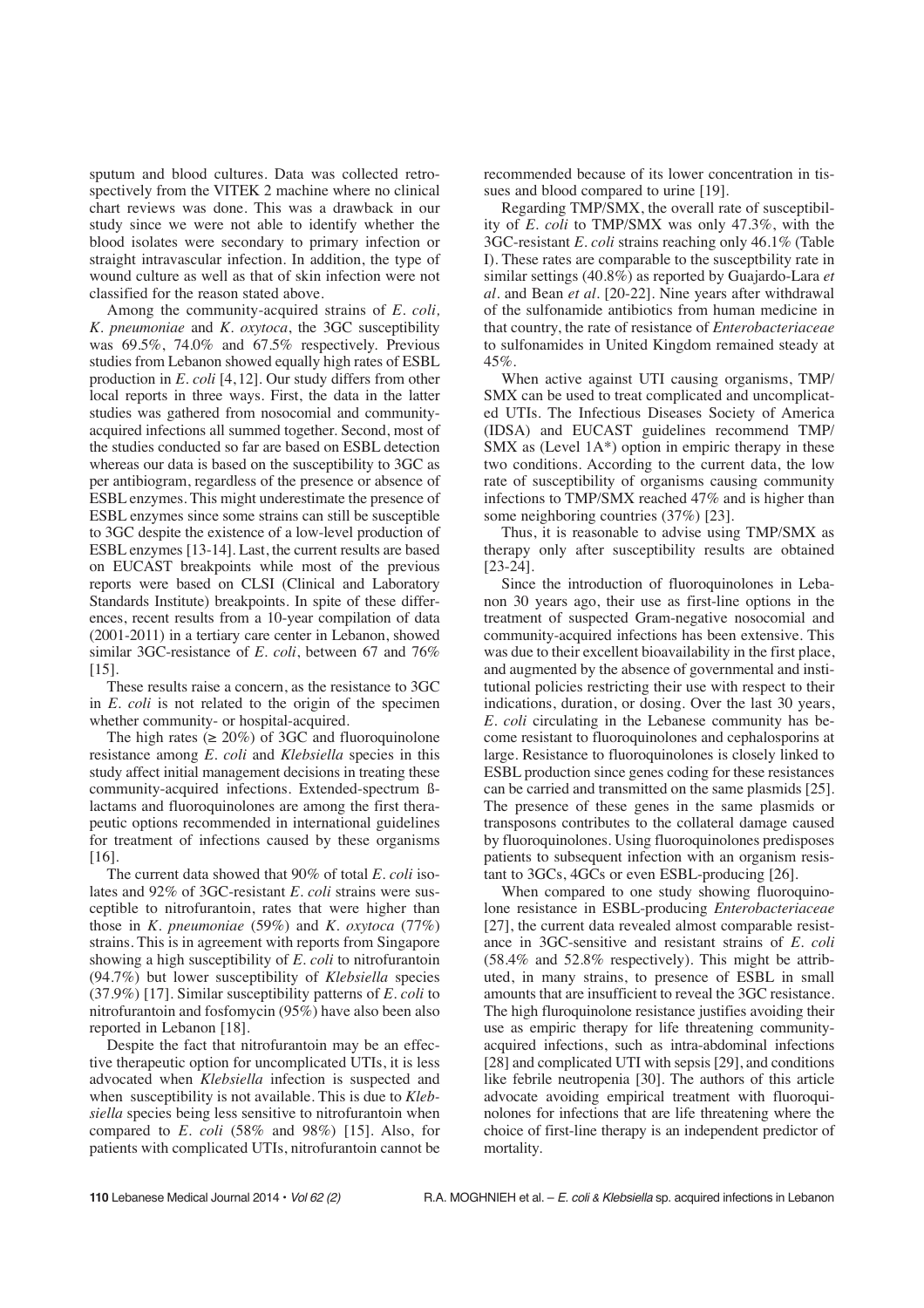Aminoglycosides are therapeutic options for treating cephalosporin-resistant *Enterobacteriaceae*. We observed that amikacin was active against *E. coli*, *K. oxytoca* and *K. pneumonia*, with susceptibility rates of 86.4%, 100%, and 79.7%, respectively. These rates were higher than those in other previously reported studies. In a study done in India, community-acquired UTI sensitivity rates were as follows: amikacin (76.0%), ciprofloxacin (35.8%), TMP/SMX (30.0%), amoxicillin (17.7%) amoxicillin/ clavulanate (41.6%), nitrofurantoin (65.7%), piperacillin/ tazobactam  $(90.2\%)$ , and meropenem  $(100.0\%)$  [31]. The combination of amikacin and ß-lactam is a reasonable option for combating serious infections [32].

When comparing the resistance of *E. coli* to 3GCs and 4GCs, the rates were 30.5% and 72.8% respectively. This difference could be due to differential sensitivity of 3GCs and 4GCs to different ESBL enzymes [33]. In our study, carbapenems, as represented by susceptibility to imipenem, were almost 100% active against our strains except only one single strain of each *E. coli*, *K. pneumoniae* and *K. oxytoca* strains being resistant to imipenem.

Although the majority of the 3GC-resistant *E. coli* and *Klebsiella* infections in this study were from the community, the specimens collected could have included patients who were recently hospitalized. This would result in misclassification of a number of hospital-acquired cephalosporin resistant-infections as community-onset cases. Despite this limitation, the study sheds the light on a serious problem arising in the community.

In this study, carbapenem susceptibility was reported only by testing imipenem MIC. Although the standard method for detecting carbapenem resistance by *K. pneumoniae* carbapenemase (KPC), carbapenemase production is based on ertapenem MIC ( $\geq 4$  mg/L) [34]. In laboratories using VITEK 2 machine for antibiograms, the algorithm of imipenem/meropenem can be used when carbapenem resistance by dual mechanism (CTXM and Porin Loss) is suspected [35]. Resistance is defined as organisms that have imipenem MIC  $\geq 2$  mg/L and meropenem MIC  $\geq 1$  mg/L as proposed by Pasteran *et al.* [35]. Using imipenem susceptibility alone for detection of carbapenem resistance is a drawback in our study and may have contributed to underestimating occurrence of carbapenem resistance. Therefore, we recommend the use of either ertapenem MIC or imipenem/meropenem algorithm in order to detect carbapenem resistance in *Enterobacteriaceae,* especially for infection control purposes.

Carbapenems have been reported to remain the drugs of choice for infections caused by organisms secreting ESBL especially AmpC-beta-lactamase-producing *Enterobacteriaceae* [31]. On the other hand, the use of carbapenems as empirical therapy should be limited to lifethreatening conditions like sepsis, and high-risk patients with febrile neutropenia in order to decrease antibiotic selection for carbapenem resistance knowing that carbapenemase-producing *Enterobacteriaceae* strains started to emerge in Lebanon [36-37].

#### **CONCLUSION**

This study looked at the resistance patterns to 3GC and other classes of antibiotics in patients with communityacquired infections. The prevalence of resistance to these antibiotics of choice is high and resistance determinants of organisms formerly seen only at hospitals are now prevalent in the community. We recommend continuous surveillance of antibiotic resistance in bacteria in community, as well as in hospital-acquired infections. Such knowledge would help scientific societies set national guidelines for optimal treatment of these infections. Only then, planning antibiotic policies that aim at decreasing antibiotic resistance and limiting its spread would be realistic.

#### **REFERENCES**

- 1. Schwaber MJ, Carmeli Y. Mortality and delay in effective therapy associated with extended-spectrum beta-lactamase production in *Enterobacteriaceae* bacteraemia: a systematic review and meta-analysis. Journal of Antimicrobial Chemotherapy 2007; 60: 913-20.
- Breakpoints and expert rules for  $3<sup>rd</sup>$  and  $4<sup>th</sup>$  generation cephalosporins and aztreonam for *Enterobacteriaceae* with and without acquired beta-lactam resistance mechanisms. Proposal 8-9 Feb, 2010:  $3<sup>rd</sup>$  and  $4<sup>th</sup>$  generation cephalosporins and aztreonam breakpoints and EUCAST expert rules, 2010.
- 3. Araj GF, Ibrahim GY. Tigecycline in vitro activity against commonly encountered multidrug-resistant Gram-negative pathogens in a Middle Eastern country. Diagnostic Microbiology and Infectious Disease 2008; 62: 411-15.
- 4. Daoud Z, Hakimeh N. Prevalence and susceptibility patterns of extended-spectrum beta-lactamase-producing *Escherichia coli* and *Klebsiella pneumoniae* in a general university hospital in Beirut, Lebanon. Rev Esp Quimioter 2003; 16 (2): 233-8.
- 5. Hamouche E, Sarkis DK. Evolution of susceptibility to antibiotics of *Escherichia coli*, *Klebsiella pneumoniae*, *Pseudomonas aeruginosa* and *Acinetobacter baumanii*, in a University Hospital Center of Beirut between 2005 and 2009. Pathology Biology 2012; 60: 15-20.
- 6. European Antimicrobial Resistance Surveillance System annual report 2008. Available at: http://www.rivm.nl/earss/ Images/EARSS%202008\_final\_tcm61-65020.pdf
- 7. Harris AD, McGregor JC, Johnson JA et al. Risk factors for colonization with extended-spectrum ß-lactamaseproducing bacteria and intensive care unit admission. Emerging Infectious Diseases 2007; 13: 1144-9.
- 8. Meyer E, Serr A, Schneider C et al. Should we screen patients for extended-spectrum ß-lactamase-producing *Enterobacteriaceae* in intensive care units? Infection Control and Hospital Epidemiology 2009; 30: 103-5.
- 9. Rodriguez-Bano J, Navarro MD, Romero L et al. Epidemiology and clinical features of infections caused by extended-spectrum ß-lactamase-producing *Escherichia coli* in non-hospitalized patients. Journal of Clinical Microbiology 2004; 42: 1089-94.
- 10. European Committee on Antimicrobial Susceptibility Testing. EUCAST Breakpoints of Ceftazidime and Ceftriaxone. Breakpoint tables for interpretation of MICs